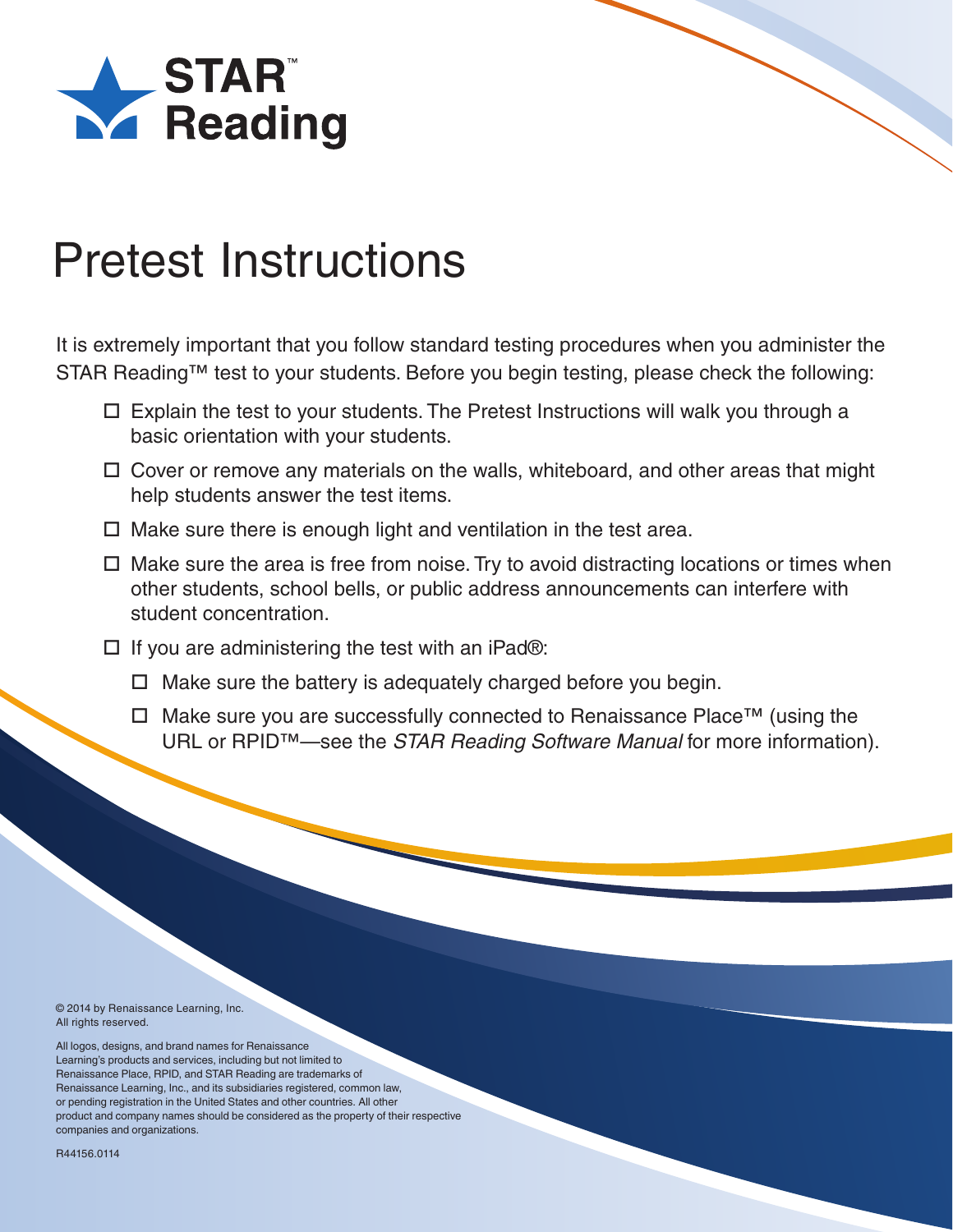

**Teachers:** Please read these instructions to your students before they take the STAR Reading test. (You can use the enclosed materials to make handouts if you think it will help your students understand the test format.) Read each section aloud exactly as it is printed so that students know what to expect at each stage of the test.

Only students with assigned grades from K–12 will be allowed to take the test. Please note that in general, only students who have a reading vocabulary of at least 100 words should take the STAR Reading test. (In other words, the student should have at least beginning reading skills.) Practically, students who can work through the practice questions unassisted should be able to take the STAR Reading test.

"You are going to take a test called STAR Reading. It is a reading test that has fillin-the blank questions. You will answer 25 or more questions on a computer or an iPad. It will take about ten minutes to answer all of the questions.

"Do not worry if someone finishes the test before you because every test is different. Do not worry about how many questions you think you get right, or how many you think you get wrong. Everyone will probably miss some of the questions. The main goal is for you to do the best you can."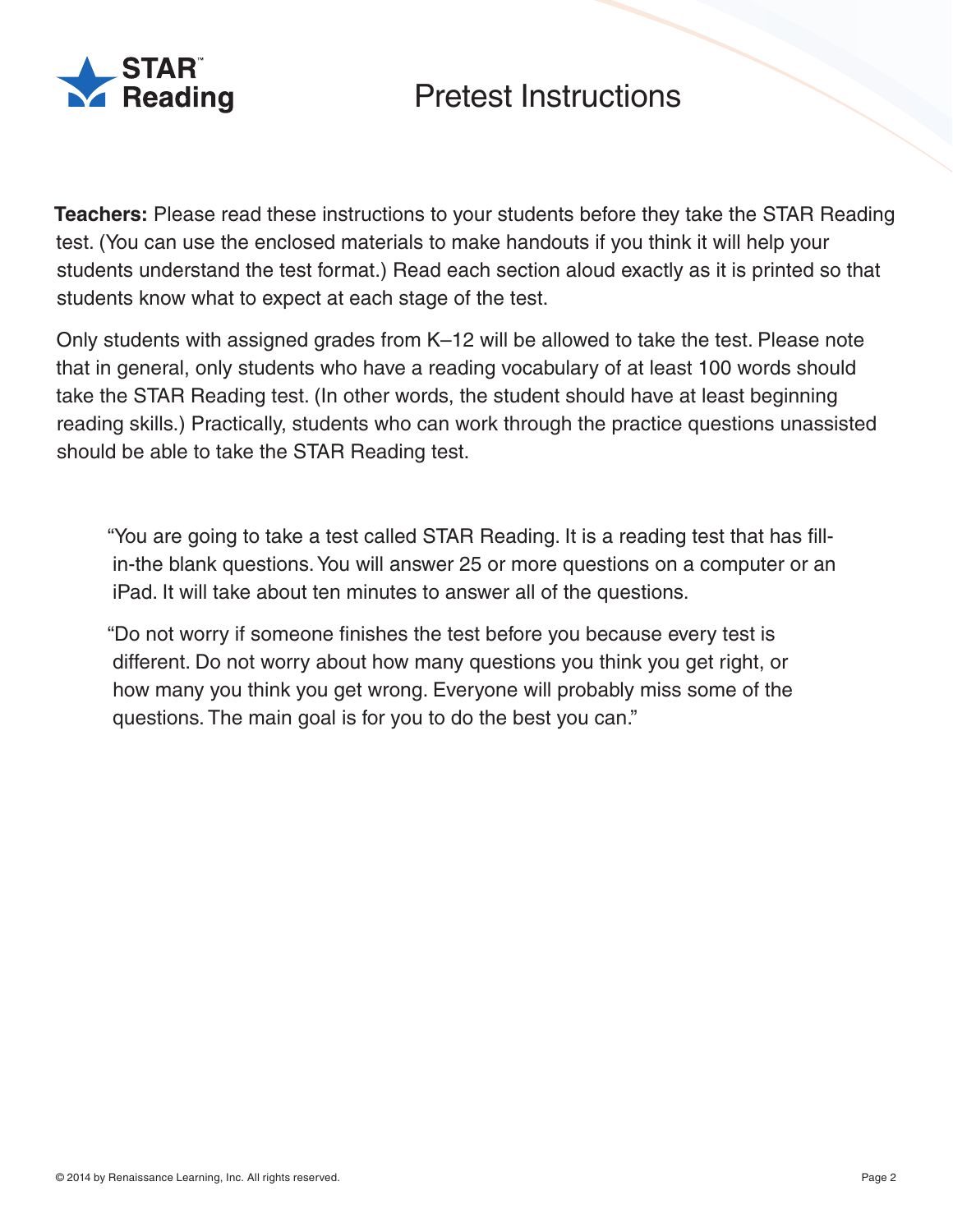

### **Picture 1**

The questions in the first part of the test have a sentence with a word missing. There will be a list of three or four words that could fit in the blank. Your job is to choose the word that best completes the sentence.

## **Picture 2**

For grades 3–12, the last five questions in the first part of the test will each have more than one sentence. One of the sentences will have a word missing. From the list of answers, choose the word that best completes the sentence. You will be given extra time to answer these questions, so don't rush.

| Alyssa Daly                                                                                                                                                                                                                                                                                                                                                                                                                              | Anthony Jacobson                                                                                                                                                                                                                                                                                                                                                                                                                                             |
|------------------------------------------------------------------------------------------------------------------------------------------------------------------------------------------------------------------------------------------------------------------------------------------------------------------------------------------------------------------------------------------------------------------------------------------|--------------------------------------------------------------------------------------------------------------------------------------------------------------------------------------------------------------------------------------------------------------------------------------------------------------------------------------------------------------------------------------------------------------------------------------------------------------|
| $l$ can tie my $\_\_\_\$ .                                                                                                                                                                                                                                                                                                                                                                                                               | I left the door open, so it's my __ the dog ran in.                                                                                                                                                                                                                                                                                                                                                                                                          |
| 1.<br>car<br>2.<br>shoe<br>3.<br>sky                                                                                                                                                                                                                                                                                                                                                                                                     | aift<br>fault<br>act<br>idea                                                                                                                                                                                                                                                                                                                                                                                                                                 |
| Computer                                                                                                                                                                                                                                                                                                                                                                                                                                 | iPadR                                                                                                                                                                                                                                                                                                                                                                                                                                                        |
| <b>Alyssa Daly</b><br>21/25                                                                                                                                                                                                                                                                                                                                                                                                              | û<br>11/34<br><b>Ken Singleton</b>                                                                                                                                                                                                                                                                                                                                                                                                                           |
| In youth, the tulip-tree, or Liriodendron Tulipiferum,<br>the most magnificent of American foresters, has a<br>trunk peculiarly smooth, and often rises to a great<br>height without lateral branches; but, in its riper age,<br>the bark becomes gnarled and uneven, while many<br>short limbs make their appearance on the stem. Thus<br>the difficulty of ___________, in the present case, lay<br>more in semblance than in reality. | In youth, the tulip-tree, or Liriodendron Tulipferum, the most magnificent of<br>American foresters, has a trunk peculiarly smooth, and often rises to a great<br>height without lateral branches; but, in its riper age, the bark becomes gnarled<br>and uneven, while marny short limbs make their appearance on the stem. Thus<br>the difficulty of ____________, in the present case, lay more in semblance than in<br>reality.<br>invasion<br>ascension |
| invasion<br>2. ascension<br>$\mathbf{1}$ .<br>accession<br>4. secession<br>3.                                                                                                                                                                                                                                                                                                                                                            | accession<br>secession                                                                                                                                                                                                                                                                                                                                                                                                                                       |

iPad®

**Computer** 

### **Picture 3**

Choosing your answer is easy. Use any of these methods to choose and enter your answer. (You can change your answer choice before you enter it.)

Each possible answer has a number next to it (**1, 2, 3,** or **4**).

To answer with the keyboard, press the number that matches the number of your answer choice. Then, enter your answer choice by pressing **Enter** or **return**.



To answer with the mouse, click on your answer choice using the left mouse button. Then, enter your answer choice by clicking **Next** on the screen.

On an iPad®, tap your answer choice. Then, enter your answer choice by tapping **Next.**

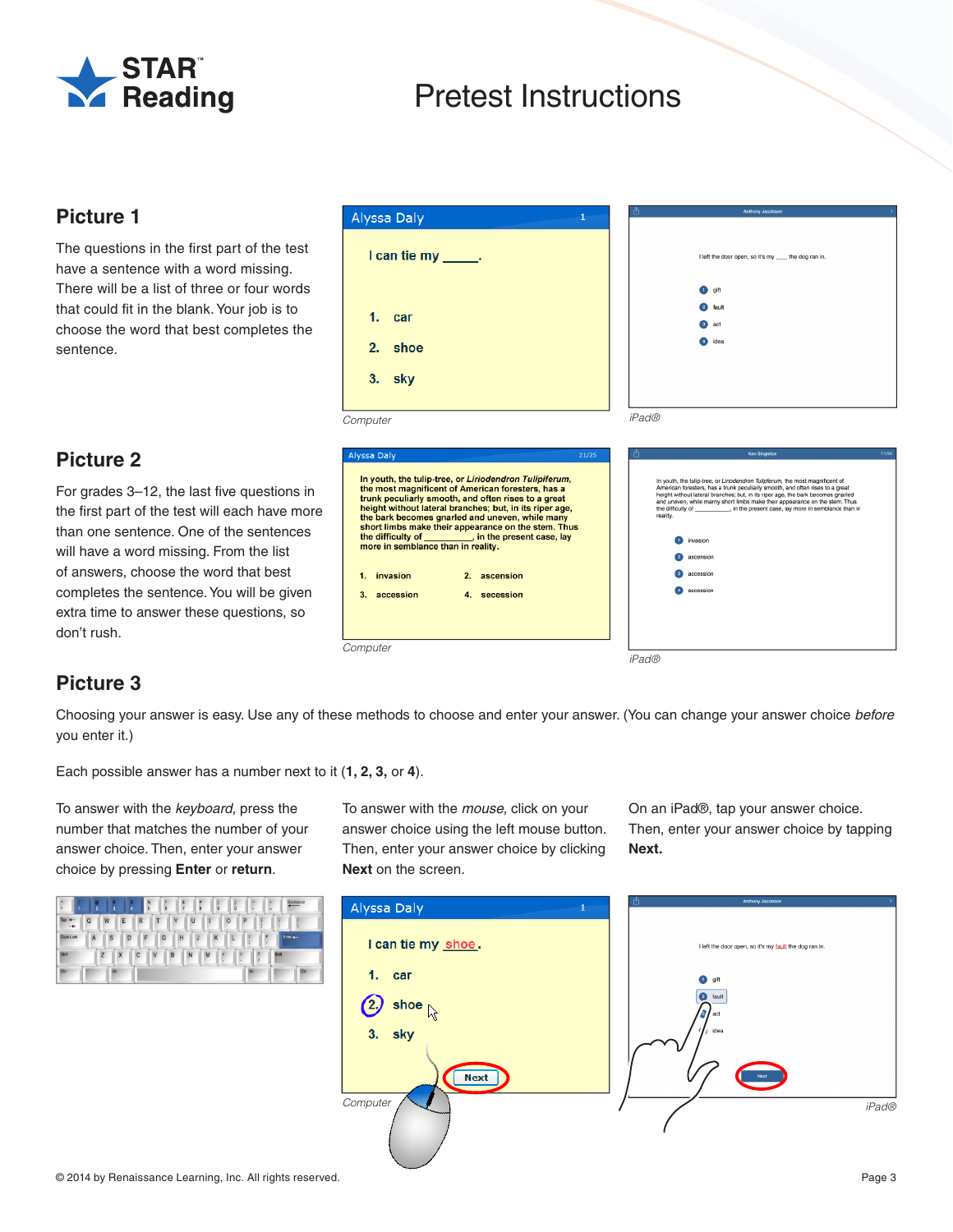

## **Picture 4**

When you choose an answer, a blue circle or highlight will appear around it as shown in Picture 4. This only shows you which answer you selected. It does not mean that you selected the correct answer. The program also puts the word you picked in the blank so you can see how it fits in the sentence.

| <b>Alyssa Daly</b><br>1 | Ů<br>Anthony Jacobson                                  |
|-------------------------|--------------------------------------------------------|
| I can tie my shoe.      | I left the door open, so it's my fault the dog ran in. |
| 1.<br>car               | gift<br>Ω                                              |
| shoe                    | 2 fault                                                |
|                         | act<br>$\left(3\right)$                                |
| ।<br>१. sky<br>3.       | idea<br>$\circ$                                        |
|                         |                                                        |
| <b>Next</b>             | Next                                                   |
| Computer                | iPad®                                                  |

You can change your answer by pressing

the number of your new answer choice, clicking on it with the mouse, or tapping on it (if you are using an iPad®). The program will draw the blue circle around, or highlight, your new choice and fill in the blank with the word so you can see it in the sentence. You cannot change your answer after you press **Enter** or **return,** or click or tap **Next.**

## **Picture 5**

If you see a picture of a clock at the top of the screen as shown in Picture 5, time is almost up for that question. Choose your answer quickly. If you don't choose an answer in time, you will see a message that says time is up for that question. The next question will come up in a few seconds, so be ready.

| Alyssa Daly<br>1                                         | LÕ.<br>۲                                                                                                         |
|----------------------------------------------------------|------------------------------------------------------------------------------------------------------------------|
| I can tie my _____.<br>1.<br>car<br>shoe<br>2.<br>3. sky | I left the door open, so it's my fault the dog ran in.<br><b>O</b> gift<br>2 fault<br>3 act<br>$\bullet$<br>idea |
|                                                          | Next                                                                                                             |
| Computer                                                 | iPad®                                                                                                            |

### **Picture 6**

Before you take the test, you may get some practice questions. The practice questions look just like the real test. If you see this message when you are answering the practice questions, you should raise your hand and call the teacher or test monitor. He or she will know what to do.



When you finish answering the practice questions, the program will show you this

message: "Great job on the practice. Let's go to the test." The test will start automatically. Relax and get ready; the first question will come up soon. Keep answering the questions until the computer tells you that you have finished the test.

If you don't know the answer to a question, go ahead and choose what you think is the best answer.

## **Picture 7**

Some of you may be given a second part to this test. If you are, you will see a message saying that you are about to start the practice for part 2 of the test. Answer the practice questions and test questions in the second part of the test the same way you did for the first part of the test. Not every student will be asked to take the second part of the test.



When you have finished the test, tell the teacher or test monitor that you are finished so the next student can get started.

If you have any questions about this test, please ask them now. You can ask for help before you start the test and during the practice. Once the test starts, the teacher or test monitor will not be able to explain any of the words to you or tell you if you have picked the right answer.

### **Have fun, and do your best!**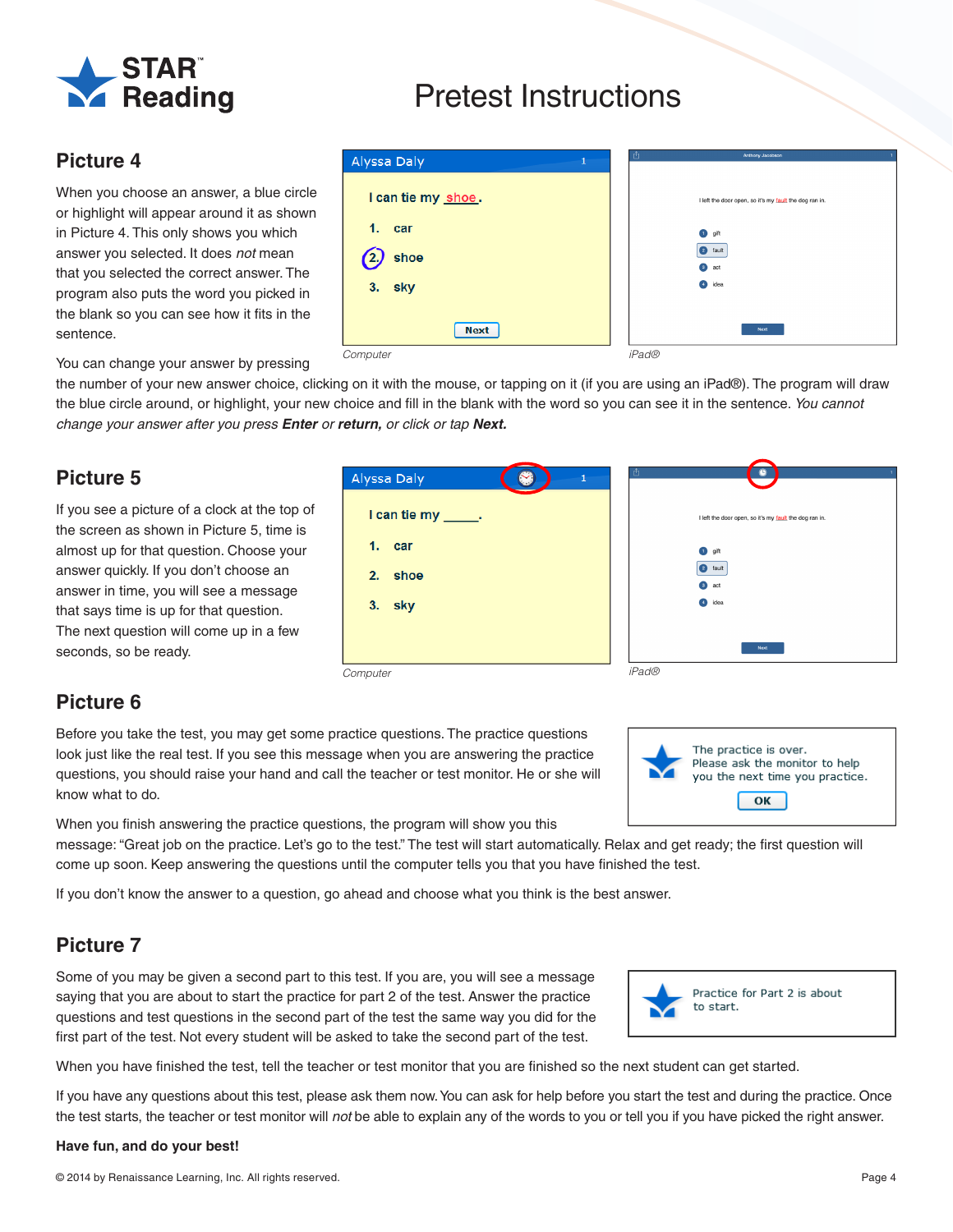

## **Picture 1**

This is what the questions in the first part of the test look like.

| Alyssa Daly                    | 1 |
|--------------------------------|---|
| I can tie my $\qquad \qquad$ . |   |
| 1. car                         |   |
| 2. shoe                        |   |
| 3.<br>sky                      |   |

Computer



iPad®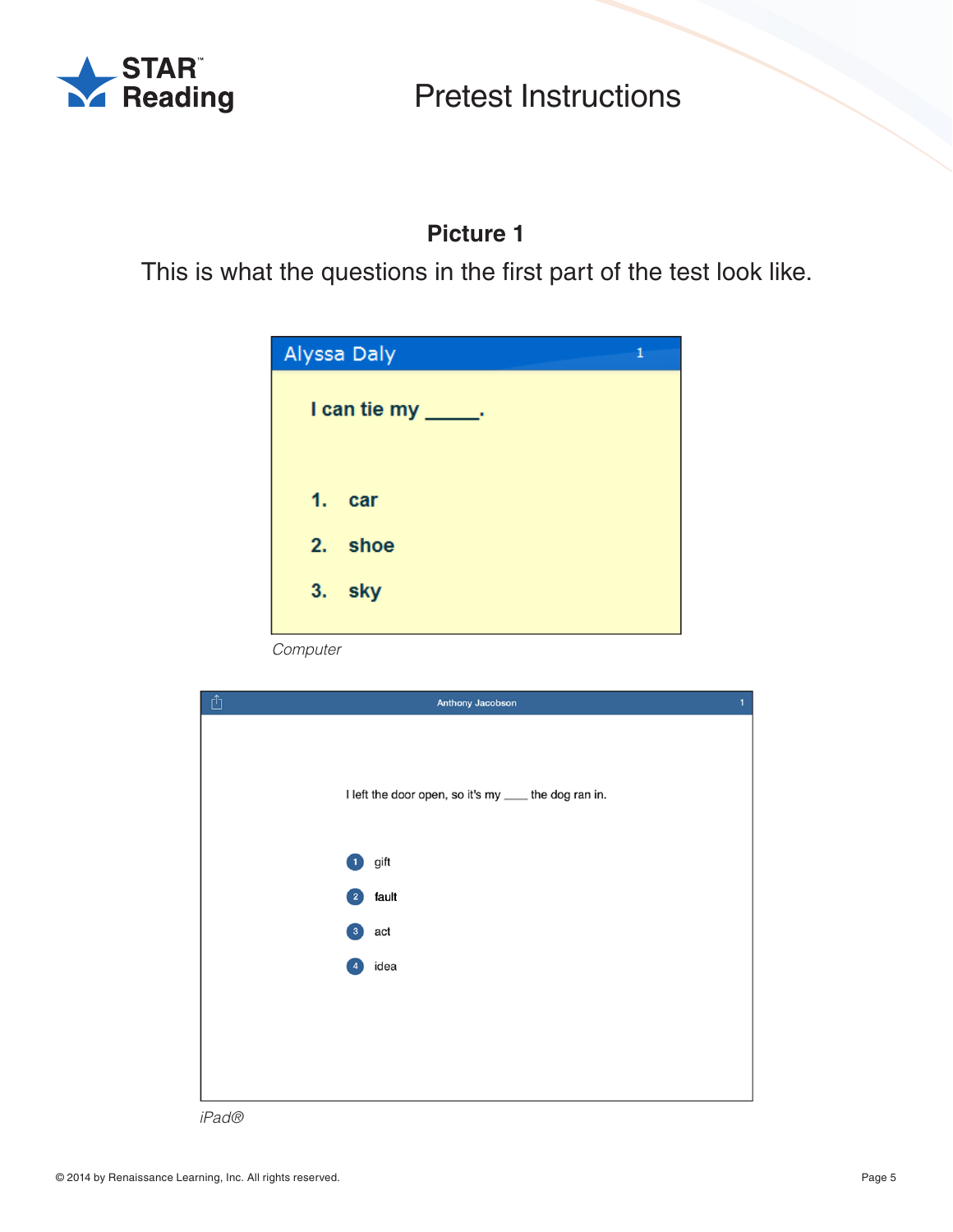

## **Picture 2**

This is what the longer questions in the first part of the test look like. **Note:** You will see these only if you are in grades 3–12.

| Alyssa Daly                                                                                                                                                                                                                                                                                                                                                                                                                              |         |              | 21/25 |
|------------------------------------------------------------------------------------------------------------------------------------------------------------------------------------------------------------------------------------------------------------------------------------------------------------------------------------------------------------------------------------------------------------------------------------------|---------|--------------|-------|
| In youth, the tulip-tree, or Liriodendron Tulipiferum,<br>the most magnificent of American foresters, has a<br>trunk peculiarly smooth, and often rises to a great<br>height without lateral branches; but, in its riper age,<br>the bark becomes gnarled and uneven, while many<br>short limbs make their appearance on the stem. Thus<br>the difficulty of ___________, in the present case, lay<br>more in semblance than in reality. |         |              |       |
| invasion<br>1.                                                                                                                                                                                                                                                                                                                                                                                                                           | $2_{-}$ | ascension    |       |
| accession<br>3.                                                                                                                                                                                                                                                                                                                                                                                                                          |         | 4. secession |       |
|                                                                                                                                                                                                                                                                                                                                                                                                                                          |         |              |       |

Computer



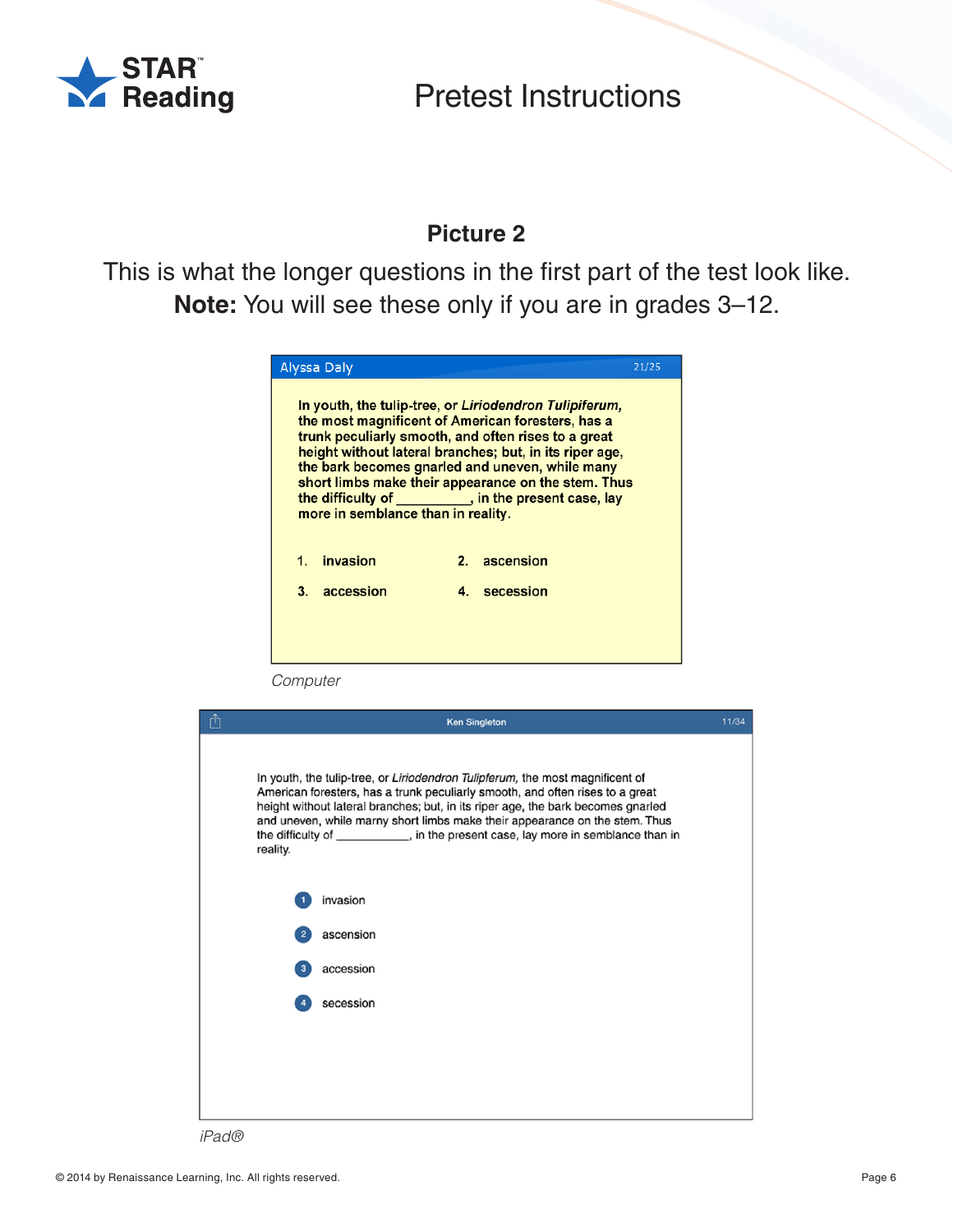

## **Picture 3**

Each possible answer has a number next to it (**1, 2, 3,** or **4**).

To answer with the keyboard, press the number that matches the number of your answer choice. Then, enter your answer choice by pressing **Enter** or **return**.

To answer with the mouse, click on your answer choice using the left mouse button. Then, enter your answer choice by clicking **Next** on the screen.



| <b>Alyssa Daly</b>    |             | $\mathbf{1}$ |
|-----------------------|-------------|--------------|
| I can tie my shoe.    |             |              |
| 1. car                |             |              |
| shoe<br>$\mathbf{2},$ |             |              |
| 3. sky                |             |              |
|                       | <b>Next</b> |              |
| Computer              |             |              |

On an iPad®, tap your answer choice. Then, enter your answer choice by tapping **Next.**

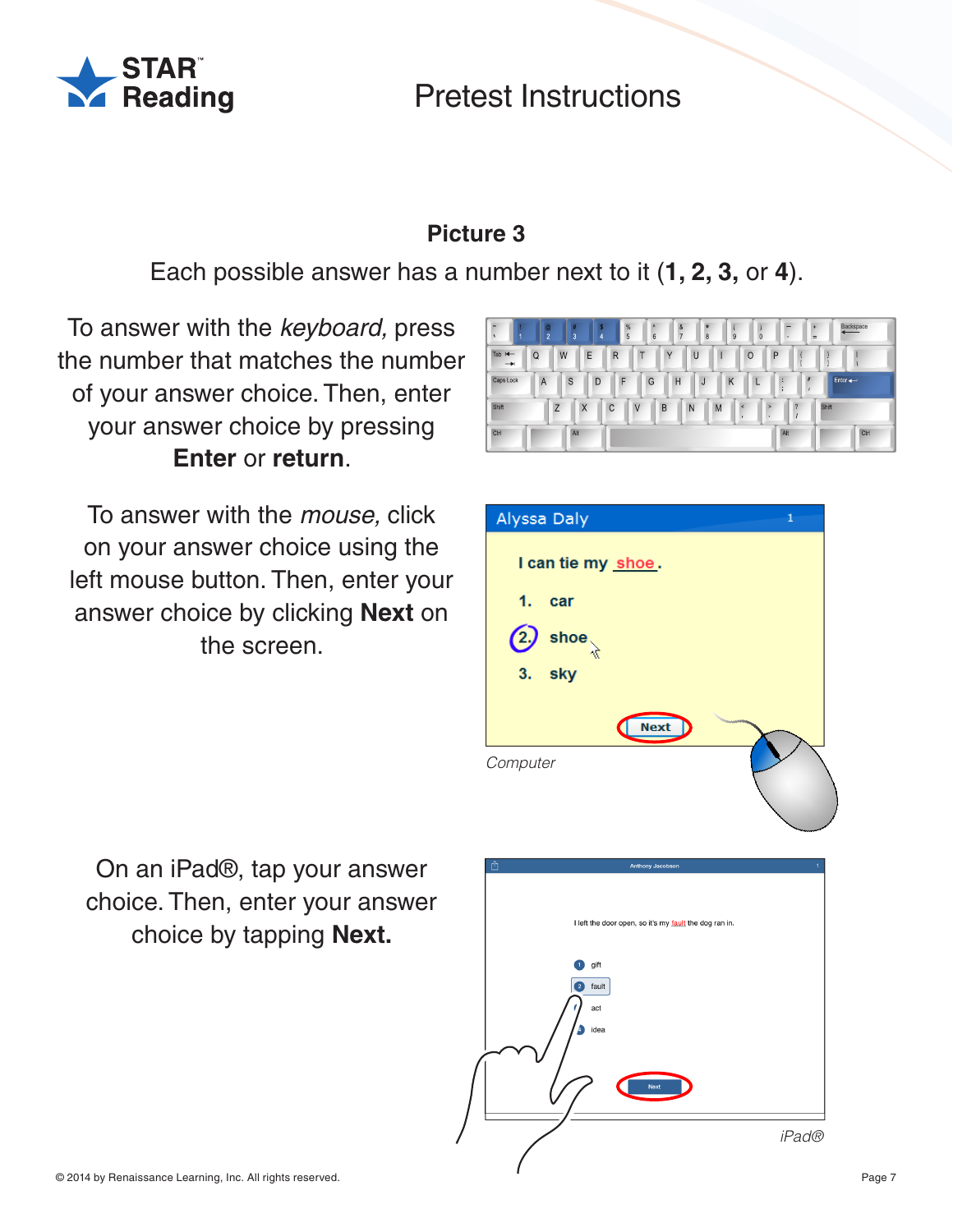

## **Picture 4**

When you choose an answer, you'll see a blue circle or highlight around your choice. You'll also see the word put in the blank. This shows the answer you chose. It does not mean that you have selected the correct answer.

| Alyssa Daly<br>1   |
|--------------------|
| I can tie my shoe. |
| 1. car             |
| shoe<br>(2,        |
| 3.<br>sky          |
| <b>Next</b>        |





iPad®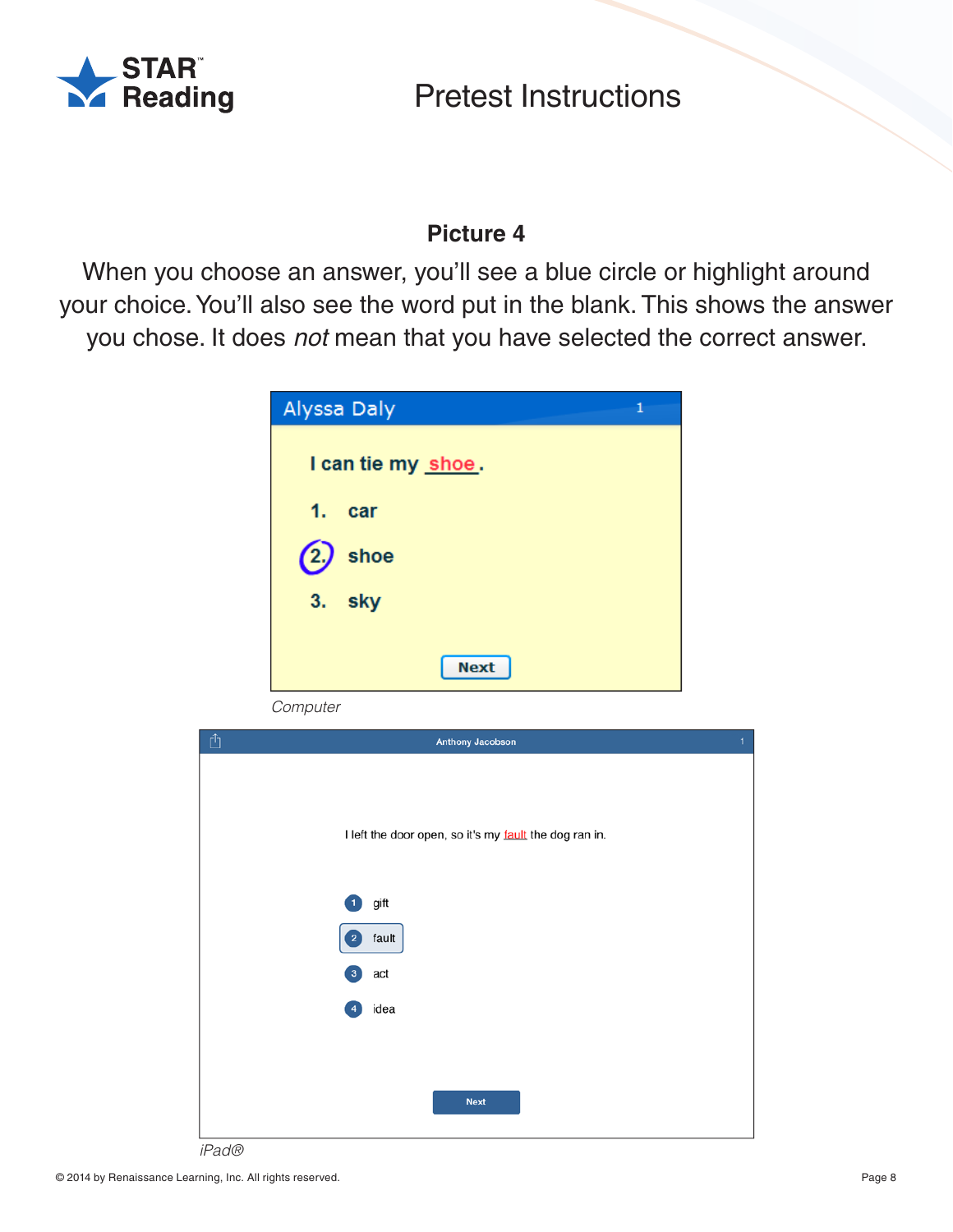

## **Picture 5**

A clock in the top part of the screen means that time is almost up for this question. Choose your answer quickly.



**Computer** 



iPad®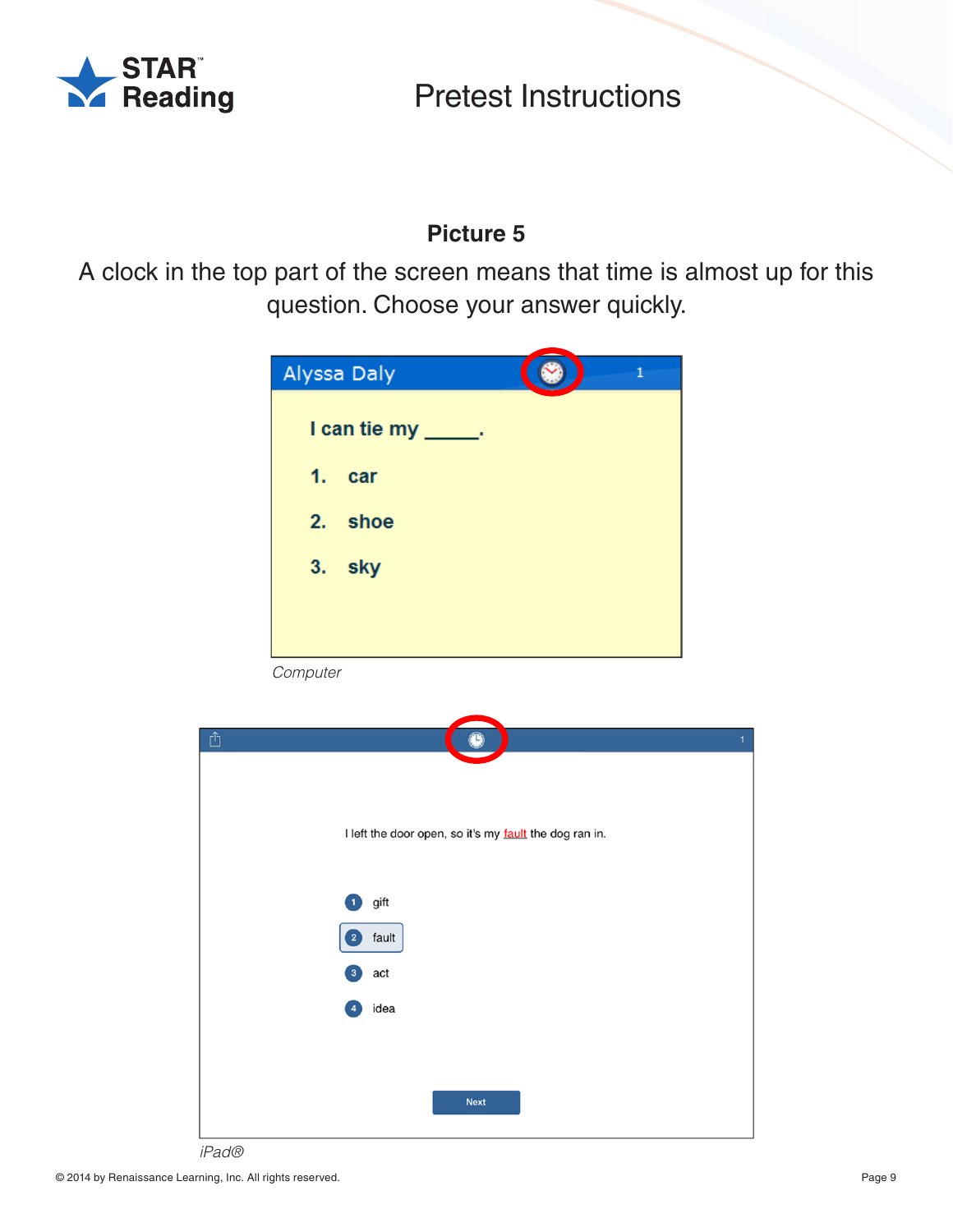

## **Picture 6**

If you see this message during the practice, raise your hand and ask the teacher or test monitor for help.